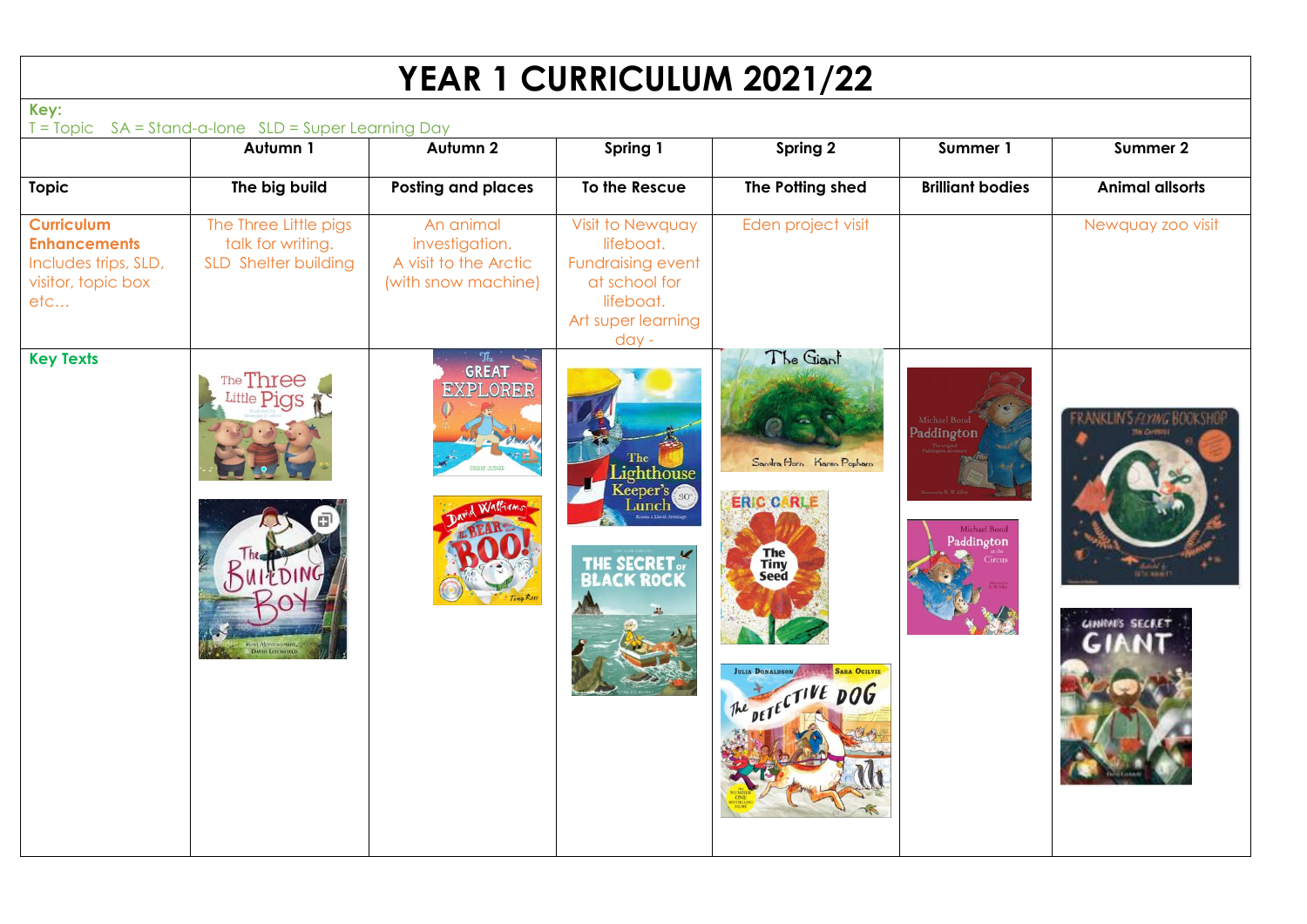| English - 5 day plan<br>writing:<br>(For more coverage<br>detail see our yearly<br>English plan.) | Story sequencing<br>$\bullet$<br>and storytelling<br>verbally<br>character<br>$\bullet$<br>descriptions - The<br>big bad wolf, | Arctic animal fact<br>$\bullet$<br>$files - NF$<br>Letter writing $-$<br>$\bullet$<br>From the great<br>explorer - Being<br>Tom and writing to | The lighthouse<br>$\bullet$<br>keepers lunch<br>$-$ a new<br>adventure, SW<br>Newspaper<br>$\bullet$<br>report - Grace | Monty the<br>$\bullet$<br>$p$ enguin – The<br>literacy shed -<br>story<br>Diary entry - Nell<br>$\bullet$<br>the dog detective | Instruction<br>$\bullet$<br>writing - How<br>to brush your<br>teeth.<br>The butterfly $-$<br>$\bullet$<br>literacy shed | NF-How to care for<br>a rabbit<br>NF report - Foxes<br>and amphibians<br>NF report - Queen<br>Elizabeth I and II |
|---------------------------------------------------------------------------------------------------|--------------------------------------------------------------------------------------------------------------------------------|------------------------------------------------------------------------------------------------------------------------------------------------|------------------------------------------------------------------------------------------------------------------------|--------------------------------------------------------------------------------------------------------------------------------|-------------------------------------------------------------------------------------------------------------------------|------------------------------------------------------------------------------------------------------------------|
|                                                                                                   | one of the three<br>little pigs, mother<br>pig or aunty pig-<br>changing sex of<br>pig.                                        | his mum.                                                                                                                                       | Darling<br>Letter to<br>$\bullet$<br>Newquay<br>Lifeboat                                                               | Letter writing<br>$\bullet$<br>Parts of a<br>$\bullet$<br>flowering plants NF                                                  | <b>SW</b><br>$Poem - we$<br>$\bullet$<br>are going on<br>a plant hunt.<br>Recount of<br>$\bullet$<br>trip to Heligan    | Recount of visit to<br>Zoo.                                                                                      |
| <b>Maths</b><br>(For more detail see<br>our school Maths<br>Policy.)                              | Number and Place<br>Value                                                                                                      | Addition and<br>Subtraction /                                                                                                                  | Multiplication +<br>Division                                                                                           | Multiplication +<br><b>Division</b><br>Fractions                                                                               | Fractions                                                                                                               | Measurement and<br>Shape, prioritising Key<br>Objectives.                                                        |
| <b>Science</b>                                                                                    | T-The big build<br><b>Everyday Materials</b>                                                                                   | T- Posting and places<br>Seasonal changes<br>Autumn to winter                                                                                  |                                                                                                                        | T-The potting shed<br>Plants                                                                                                   | T - brilliant bodies<br>Animals including<br>humans                                                                     | T - Animal allsorts<br>Seasonal changes<br>Spring to summer                                                      |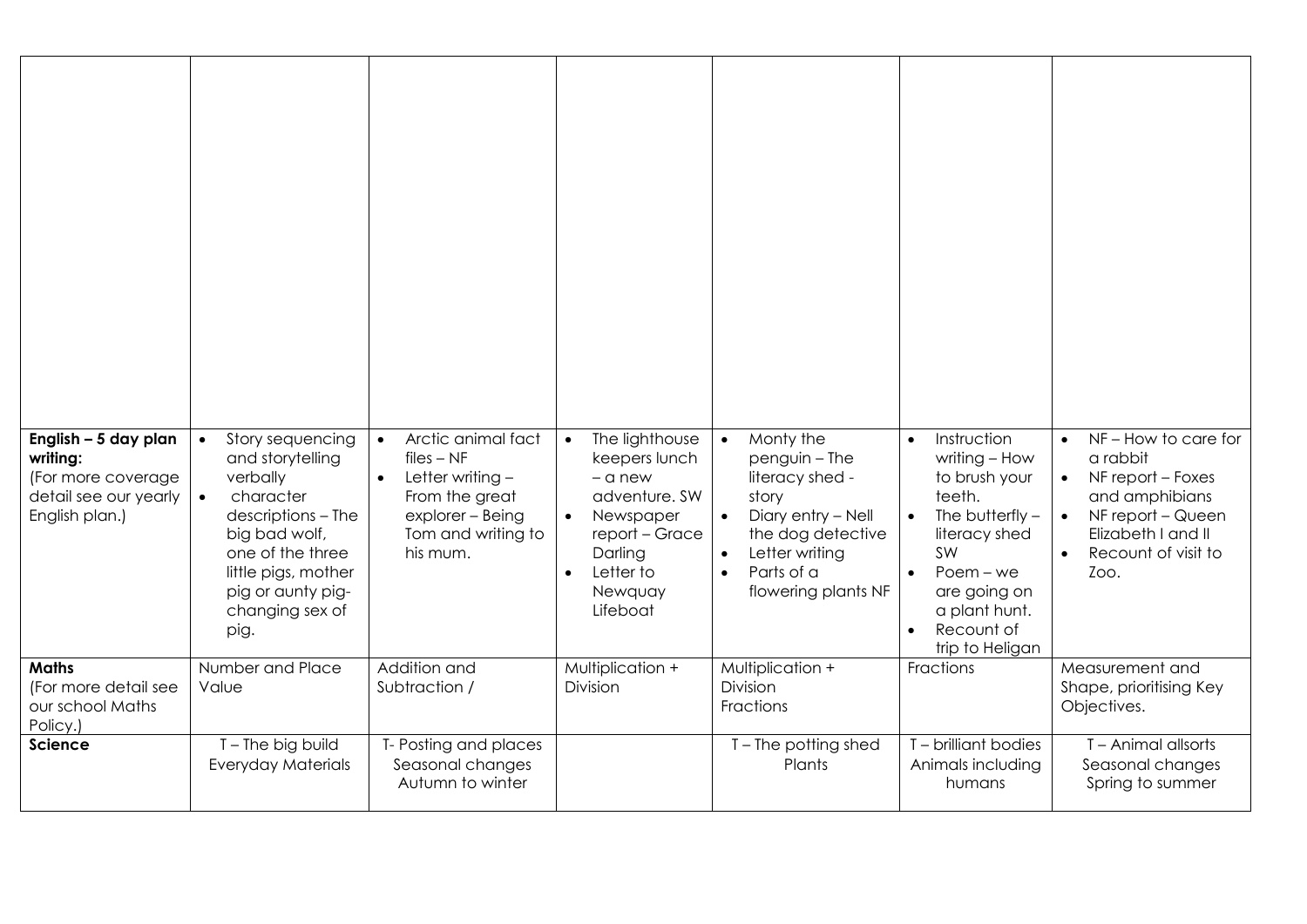| Geography      | Local area study:<br><b>School and beyond!</b><br><b>Fieldwork skills,</b><br>observing, recording,<br>mapping, using and<br>making symbols | Locational<br>knowledge:<br>The United Kingdom<br>Geographical process: Weather and Seasons fieldwork skills: recording changes in the weather throughout the year                                                                                                                                       |                                                                                                                                                                                                                                                                                      |                                                                                                                                                                                                                               |                                                                                                                                                                                                                                              |
|----------------|---------------------------------------------------------------------------------------------------------------------------------------------|----------------------------------------------------------------------------------------------------------------------------------------------------------------------------------------------------------------------------------------------------------------------------------------------------------|--------------------------------------------------------------------------------------------------------------------------------------------------------------------------------------------------------------------------------------------------------------------------------------|-------------------------------------------------------------------------------------------------------------------------------------------------------------------------------------------------------------------------------|----------------------------------------------------------------------------------------------------------------------------------------------------------------------------------------------------------------------------------------------|
| <b>History</b> |                                                                                                                                             |                                                                                                                                                                                                                                                                                                          | T- Grace Darling<br>based around the<br>life of the<br>Victorian heroine,<br><b>Grace Darling</b><br>and the history<br>and development<br>of the RNLI.                                                                                                                              | T-The potting shed<br>3. George Forest<br>4. Heligan Gardens,<br>Rhode drum                                                                                                                                                   | A comparison of Queen<br>Elizabeth I in Tudor times<br>compared to Queen<br>Elizabeth II in the<br>present day.                                                                                                                              |
| Art            |                                                                                                                                             | Art and design skills<br>Developing drawing,<br>design, craft and art<br>appreciation skills;<br>exploring two different<br>printing techniques,<br>using 2D shapes to<br>explore a variety of<br>media, mixing<br>different shades of<br>one colour and<br>discussing the work of<br>artist Louis Wain. | <b>Formal elements</b><br>of art<br>Exploring shape,<br>line and colour:<br>mixing and<br>painting with<br>secondary<br>colours, using<br>circles to create<br>abstract<br>compositions and<br>working<br>collaboratively to<br>create a class<br>piece of art<br>inspired by water. | <b>Landscapes using</b><br>different media<br>(Themes: The seaside,<br><b>Castles</b><br>Experimenting with<br>different art materials<br>to create texture.<br>Example theme: The<br>seaside, alternative<br>theme: Castles. | <b>Sculptures and collages</b><br>(Theme: Living things)<br>On the theme of the<br>natural world, children<br>create sculptures,<br>collages, 3D models of<br>creatures and a giant<br>spider sculpture,<br>inspired by Louise<br>Bourgeois. |
| <b>DT</b>      | The big build - shelter<br>building                                                                                                         |                                                                                                                                                                                                                                                                                                          |                                                                                                                                                                                                                                                                                      |                                                                                                                                                                                                                               | Animal allsorts -<br>Work collaboratively to<br>create a large sculpture of a<br>mini beast.                                                                                                                                                 |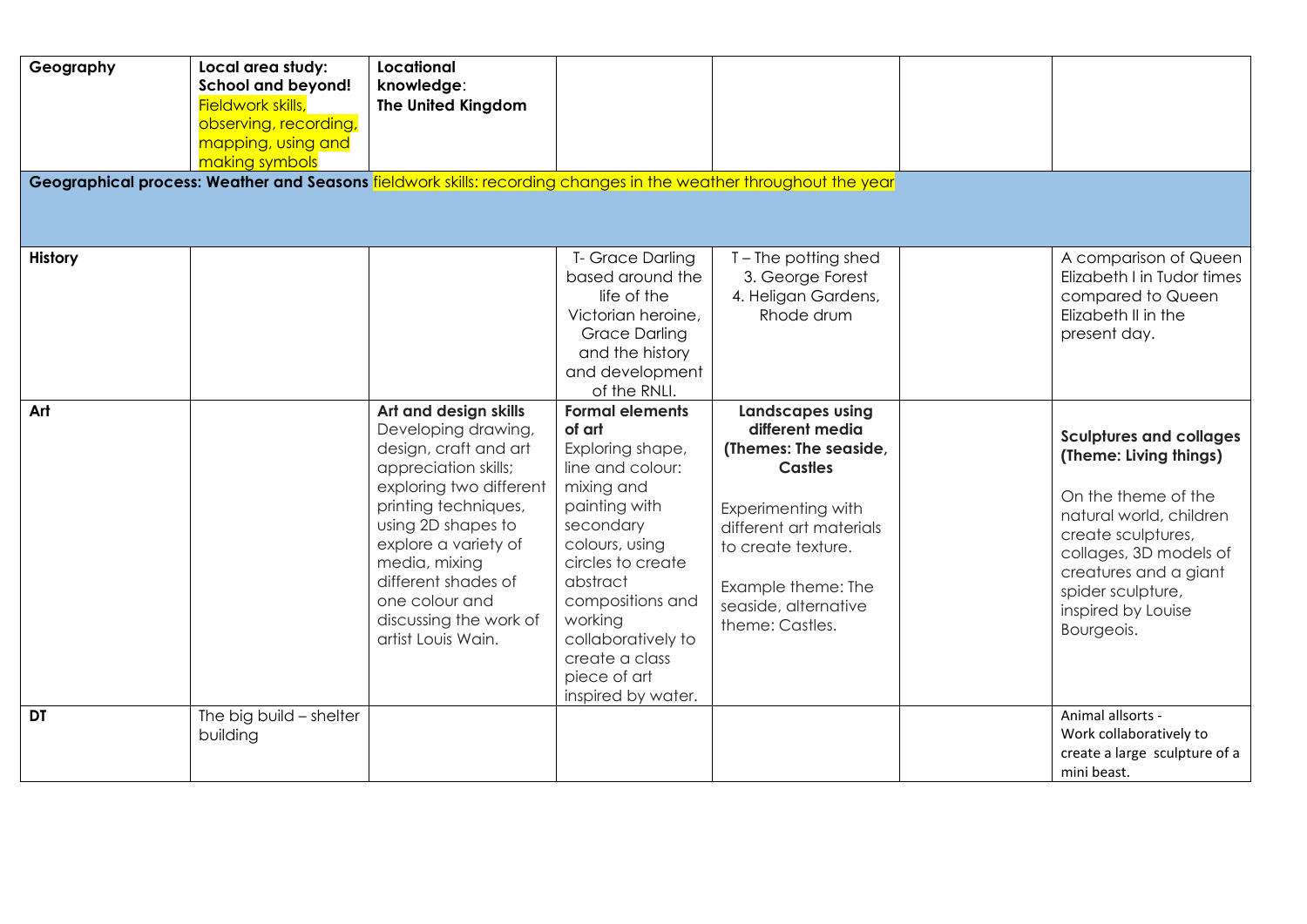| <b>RE</b><br>Discovery RE<br>2 lessons a half<br>term.                                                                                                                       | We are learning to re-<br>tell the Christian<br>Creation story and to<br>explore how this<br>influences how<br>Christians behave<br>towards nature and<br>the environment. | We are learning to<br>reflect on the Christmas<br>story and decide what<br>gifts would be<br>meaningful for Jesus. | We are learning to<br>identify when it is<br>easy and difficult to<br>show friendship<br>and to<br>explore when Jesus<br>may have found it<br>difficult. | We are learning to<br>know that Jesus is<br>special to Christians and<br>how His welcome<br>on Palm Sunday shows<br>this. | We are learning to<br>empathise with<br>Jewish children by<br>understanding<br>what they<br>do during Shabbat<br>and why it is<br>important to them.<br>Areas of enquiry<br>selected Areas | We are learning to<br>empathise with Jewish<br>children by<br>understanding how it<br>feels<br>for them to take part in<br>Chanukah activities. |
|------------------------------------------------------------------------------------------------------------------------------------------------------------------------------|----------------------------------------------------------------------------------------------------------------------------------------------------------------------------|--------------------------------------------------------------------------------------------------------------------|----------------------------------------------------------------------------------------------------------------------------------------------------------|---------------------------------------------------------------------------------------------------------------------------|--------------------------------------------------------------------------------------------------------------------------------------------------------------------------------------------|-------------------------------------------------------------------------------------------------------------------------------------------------|
| <b>PSHE</b><br>New Scheme 2-3 x<br>45mins a half term                                                                                                                        | Welcome to school<br><b>Emergencies and</b><br>calling 999                                                                                                                 | People who care for us<br>Rights, responsibilities<br>and respect                                                  | Healthy friendships.<br>NSPCC-PANTS<br>lesson                                                                                                            | Our health<br><b>Emergencies and calling</b><br>999                                                                       | We all have<br>feelings.<br>Good & not so<br>good feelings.                                                                                                                                | Managing our time safely<br>whilst online: Jessie &<br>friends Episode 1<br>Watching videos                                                     |
| <b>PE</b><br>5 x 30min lessons a<br>week:<br>M=Real PE Warm Up<br>$T = Real PE$ FUNS<br>Skills<br>$W = Real PE$ Skill<br>Applic.<br><b>T=Traditional PE</b><br>$F =$ Fitness | <b>Real PE</b><br>Unit 1 Personal<br><b>Traditional PE: Real Gym</b><br>(Personal)                                                                                         | <b>Real PE</b><br><b>Unit 2 Social</b><br>Traditional PE: Ball skills -<br><b>Netball</b><br>(catching/throwing)   | <b>Real PE</b><br><b>Unit 3 Cognitive</b><br><b>Traditional PE: Real</b><br><b>Dance (Cognitive)</b>                                                     | <b>Real PE</b><br><b>Unit 4 Creative</b><br><b>Traditional PE: Ball skills</b><br>(Football) - footwork                   | <b>Real PE</b><br><b>Unit 5 Physical</b><br><b>Traditional PE: Ball</b><br>skills/agility (Kwik<br>cricket)                                                                                | <b>Real PE</b><br>Unit 6 Health and Fitness<br><b>Traditional PE: Athletics</b>                                                                 |
| <b>MUSIC</b>                                                                                                                                                                 |                                                                                                                                                                            | Music - Inuit chants<br>and music                                                                                  |                                                                                                                                                          |                                                                                                                           | Music - senses.                                                                                                                                                                            |                                                                                                                                                 |
| <b>COMPUTING</b><br>E-Safety is covered<br>through our PSHE<br>scheme.                                                                                                       | E-Safety                                                                                                                                                                   | Computing systems<br>and networks -<br>Technology around us                                                        | Creating media-<br>Digital painting                                                                                                                      | Creating media -<br>Digital writing                                                                                       | Programming A -<br>Moving a robot                                                                                                                                                          | Data and information -<br>Grouping data                                                                                                         |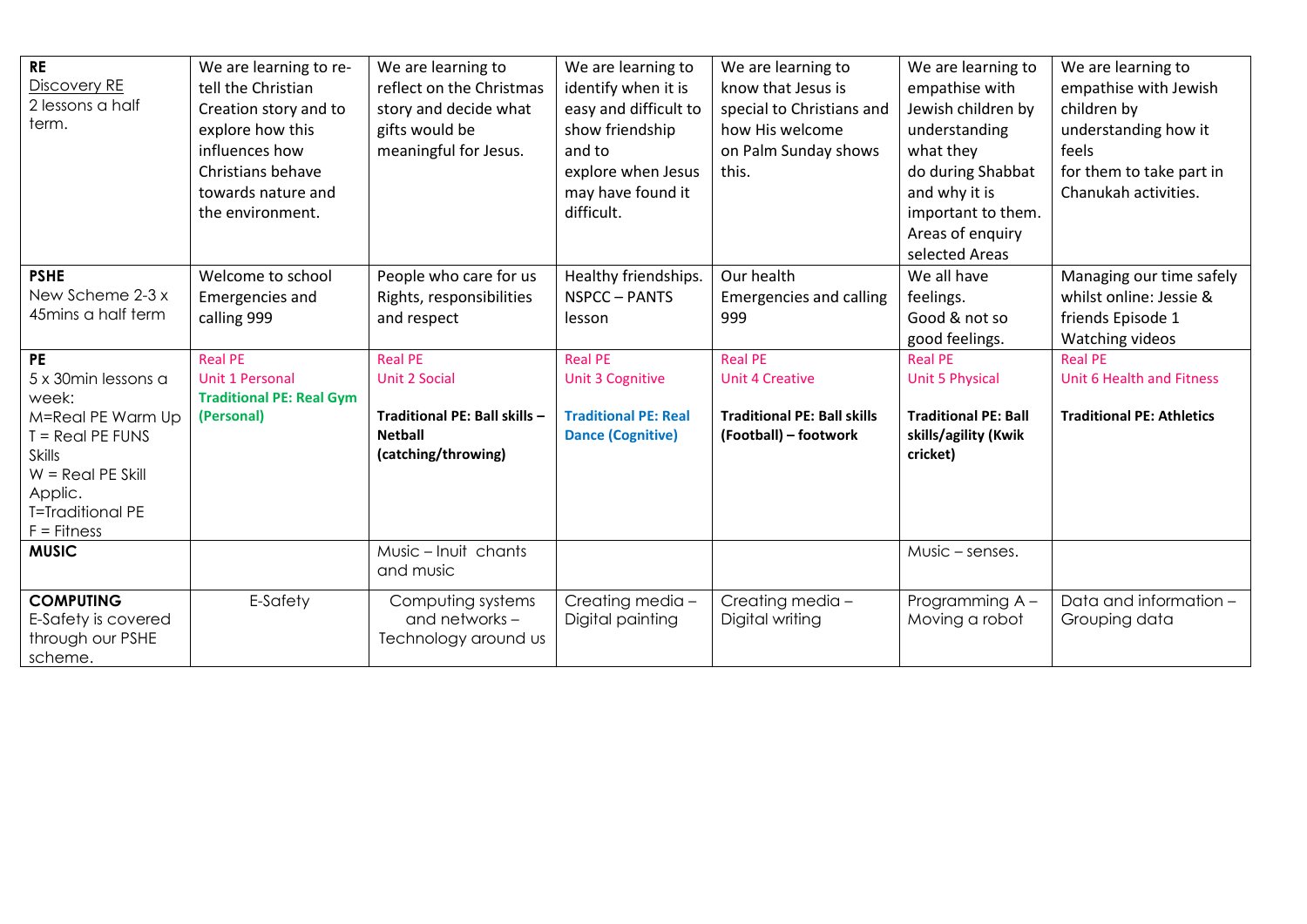|                                  |                               | Autumn 1                     |                |                |
|----------------------------------|-------------------------------|------------------------------|----------------|----------------|
| Week $1 -$ Wed $8th$ Sept        | Maths and Phonics assessments |                              |                |                |
| $(3 \text{ days})$               |                               |                              |                |                |
| Week $2 - 13$ <sup>th</sup> Sept | Science x 1                   | $RE \times 1$                | $ICT \times 1$ | Geog x 1       |
| Week $3 - 20$ <sup>th</sup> Sept | Science x 1                   | $RE \times 1$                | $ICT \times I$ | Geog x 1       |
| Week $4 - 27$ <sup>th</sup> Sept | Science x 1                   | PSHE x 1                     |                | Geog x 1       |
| Week $5 - 4$ <sup>th</sup> Oct   | Science x 1                   | PSHE x 1                     |                | Geog x 1       |
| Week $6 - 11$ <sup>th</sup> Oct  | Science x 1                   |                              |                | Geog x 1       |
| Week $7 - 18$ <sup>th</sup> Oct  | Science x 1                   | $DT \times 2$ SLD            |                | Geog x 1       |
|                                  |                               | Half Term - Mon 25th Oct     |                |                |
|                                  |                               | Autumn 2                     |                |                |
| Week $1 - 2nd$ Nov $(4)$         | Music x 1                     | Geography x 1                |                |                |
| days)                            |                               |                              |                |                |
| Week $2 - 8$ <sup>th</sup> Nov   | Music x 1                     | Geography x 1                |                | $ICT X$ ]      |
| Week $3 - 15$ <sup>th</sup> Nov  | Music x 1                     | Geography x 1                |                | $ CT \times 1$ |
| Week $4 - 22nd Nov$              | Music x 1                     | Geography x 1                | REX1           | ICT × 1        |
| Week $5 - 29$ <sup>th</sup> Nov  | Music x 1                     | Geography x 1                | $RE \times 1$  | $ CT \times 1$ |
| Week $6 - 6$ <sup>th</sup> Dec   | Music x 1                     | Geography x 1                | PSHE x 1       | $ CT \times 1$ |
| Week $7 - 13$ <sup>th</sup> Dec  |                               |                              | PSHE x 1       | $ICT \times 1$ |
|                                  |                               | Xmas Holidays - Mon 30th Dec |                |                |

|                                                    | Spring 1    |                  |                |                |  |  |  |  |  |
|----------------------------------------------------|-------------|------------------|----------------|----------------|--|--|--|--|--|
| Week 1 – 4 <sup>th</sup> Jan (4days)   History x 1 |             |                  | $ CT \times 1$ | Art $x$ 1      |  |  |  |  |  |
| Week 2 – 10 <sup>th</sup> Jan                      | History x 1 | $RE \times 1$    | $ CT \times 1$ | Art $\times$ 1 |  |  |  |  |  |
| Week 3 – 17th Jan                                  | History x 1 | $RE \times 1$    | $ CT \times 1$ | Art $\times$ 1 |  |  |  |  |  |
| Week 4 - 24th Jan                                  | History x 1 | PSHE x 1         | $ CT \times 1$ | Art $\times$ 1 |  |  |  |  |  |
| Week $5 - 31$ st Jan                               | History x 1 | $PSHE \times 1$  | $ CT \times  $ | Art $\times$ 1 |  |  |  |  |  |
| Week $6 - 7$ <sup>th</sup> Feb                     | History x 1 |                  | $ CT \times 1$ | Art $\times$ 1 |  |  |  |  |  |
| $\sqrt{\frac{1}{1}}$ Week 7 – 14 <sup>th</sup> Feb |             | Trip to Lifeboat |                |                |  |  |  |  |  |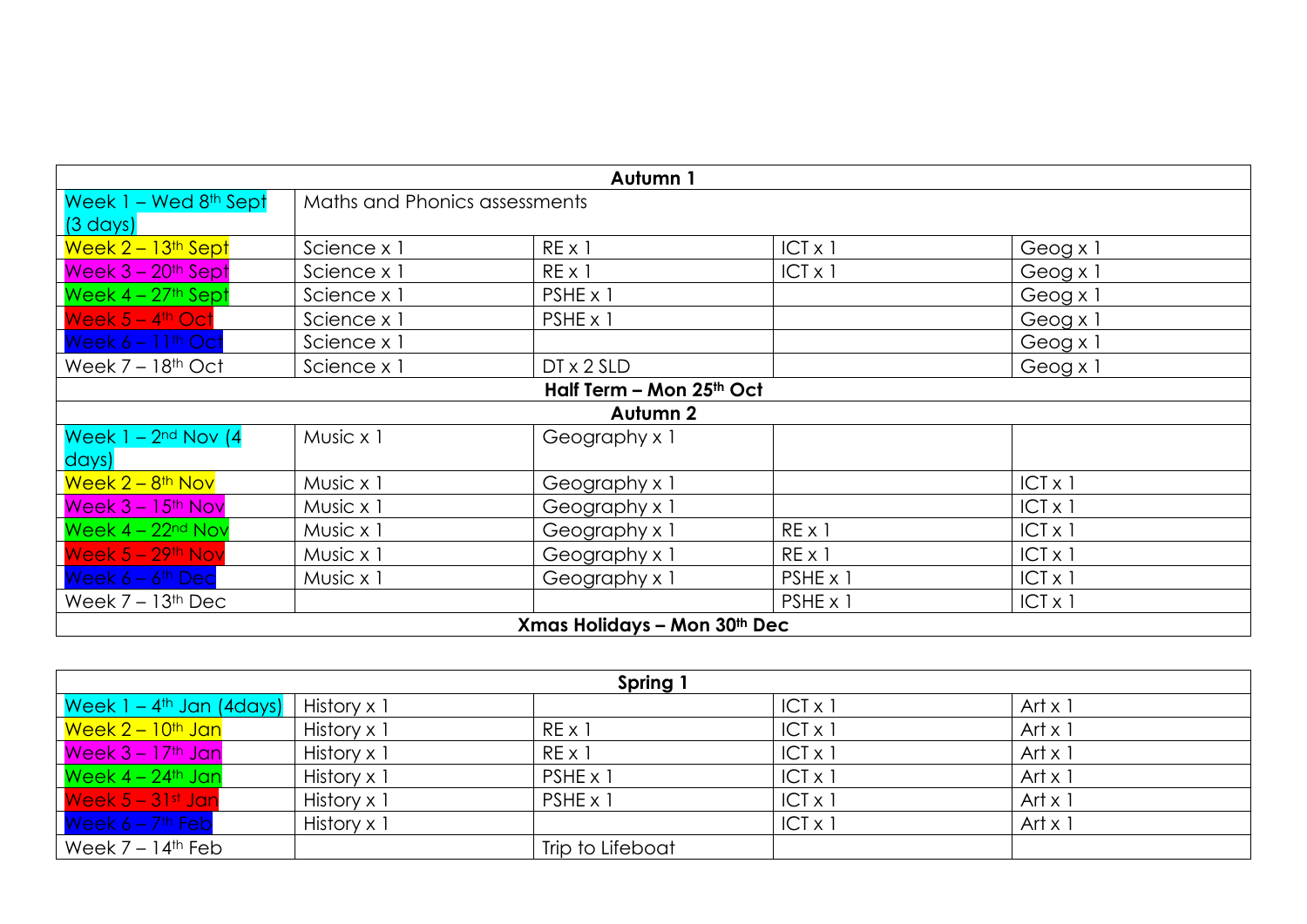| Half Term - Mon 21st February    |                          |                                              |                 |                |  |  |  |  |  |
|----------------------------------|--------------------------|----------------------------------------------|-----------------|----------------|--|--|--|--|--|
|                                  | Spring 2                 |                                              |                 |                |  |  |  |  |  |
| Week 1 – 28 <sup>th</sup> Feb    |                          | Science x 1                                  | $RE \times 1$   | $ CT \times 1$ |  |  |  |  |  |
| <mark>Week 2 – 7th Mar</mark>    |                          | Science x 1                                  | $RE \times 1$   | $ CT \times  $ |  |  |  |  |  |
| $Week 3 - 14th Mar$              | History x 1              | Science x 1                                  | $PSHE \times 1$ | $ CT \times 1$ |  |  |  |  |  |
| Week $4-21$ st Mar               | History x 1              | Science x 1                                  | $PSHE \times 1$ | $ CT \times  $ |  |  |  |  |  |
| Week 5 - 28 <sup>th</sup> Mar    | History x 1              | Science x 1                                  |                 | $ CT \times 1$ |  |  |  |  |  |
| Week $6 - 4$ <sup>th</sup> April | Trip to Heligan Gardnens |                                              |                 | $ CT \times 1$ |  |  |  |  |  |
|                                  |                          | Easter Holidays – Mon 11 <sup>th</sup> April |                 |                |  |  |  |  |  |

| Summer 1                                             |                          |                        |                |                |  |  |  |  |
|------------------------------------------------------|--------------------------|------------------------|----------------|----------------|--|--|--|--|
| Week 1-25 <sup>th</sup> April                        | Science x 1              |                        | $ CT \times 1$ | Music x 1      |  |  |  |  |
| <mark>  Week 2 – 3<sup>rd</sup> May (4</mark>        | Science x 1              | $RE \times 1$          | $ICT \times 1$ | Music x 1      |  |  |  |  |
| <mark>days)</mark>                                   |                          |                        |                |                |  |  |  |  |
| Week 3 - 9th May                                     | Science x 1              | $RE \times 1$          | $ICT \times 1$ | Music x 1      |  |  |  |  |
| Week $4 - 16$ <sup>th</sup> May                      | Science x 1              | PSHE x 1               | $ICT \times 1$ | Music x 1      |  |  |  |  |
| $\sqrt{$ Week 5 – 23rd May                           | Science x 1              | $PSHE \times 1$        | $ICT \times 1$ | Music x 1      |  |  |  |  |
|                                                      | Half Term - Mon 30th May |                        |                |                |  |  |  |  |
|                                                      |                          | Summer 2               |                |                |  |  |  |  |
| Week 1 – 6 <sup>th</sup> June                        | History x 1              | Science x 1            | $RE \times 1$  | $ CT \times 1$ |  |  |  |  |
| <mark>  Week 2 – 13<sup>th</sup> June</mark>         | History x 1              | Science x 1            | $RE \times 1$  | $ CT \times 1$ |  |  |  |  |
| Week 3 – 20 <sup>th</sup> June                       | History x 1              | Science x 1            | PSHE x 1       | $ICT \times 1$ |  |  |  |  |
| Week 4 27 <sup>th</sup> June                         | History x 1              | Science x 1            | PSHE x 1       | $ CT \times 1$ |  |  |  |  |
| Week $5 - 4$ <sup>th</sup> July                      | Trip to Newquay zoo      |                        |                |                |  |  |  |  |
| $\sqrt{\frac{1}{10}}$ Week 6 – 11 <sup>th</sup> July | History x 1              | Science x 1            | $DT \times 1$  | $ CT \times 1$ |  |  |  |  |
| Week $7 - 18$ <sup>th</sup> July                     | $DT \times 2$ SLD        |                        |                |                |  |  |  |  |
|                                                      |                          | <b>Summer Holidays</b> |                |                |  |  |  |  |